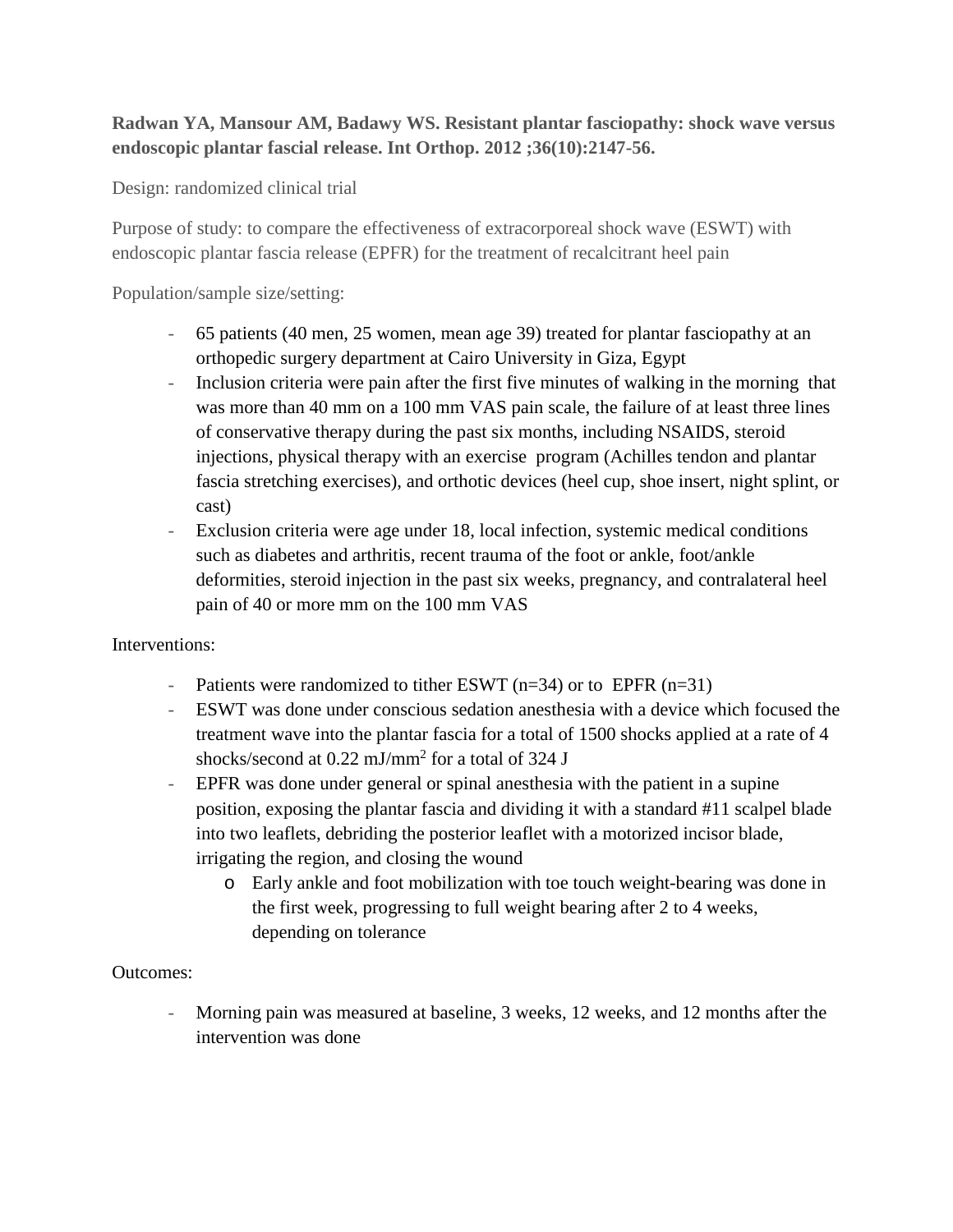- American Orthopedic Foot and Ankle-Hindfoot Scale (AOFAS) baseline, 3 weeks, 12 weeks, and 12 months, which allocates 40 points for pain, 50 points for function, and 10 points for alignment assessment
	- o AOFAS was dichotomized so that a 50% improvement was a measure of success at 12 weeks and an 80% improvement was a measure of success at 12 months
- Patient subjective assessment based on the four-point Roles and Maudsley scale:
	- o Excellent: no pain, full movement, full activity
	- o Good: occasional discomfort, full movement, full activity
	- o Acceptable: some discomfort after prolonged activity
	- o Poor: pain-limiting activity
	- o "Success" was defined as excellent or good; acceptable and poor were defined as failure
- AOFAS success was equal in ESWT and EPFR groups at 12 weeks and 12 months
	- o At 12 weeks, AOFAS success (at least 50% improvement) was reported in 25/34 ESWT and in 21/31 EPFR patients
	- o At 12 months, AOFAS success (at least 80% improvement) was reported in 22/34 ESWT and in 18/31 EPFR patients
- Success by the Roles/Maudsley criteria was also comparable between the treatment groups at 3 weeks, 12 weeks, and 12 months; at the 12 month followup, success was reported in 24/34 ESWT patients and in 24/31 ESWT patients
- A telephone followup was done at 2 years post-intervention, when 13/26 (50%) ESWT patients who were contacted reported that they felt they had had a successful outcome, compared to 20/25 (80%) of EPFR patients, and the numbers remained similar at a 3 year telephone followup
	- o Although the p values for the 2 and 3 year followup comparisons were 0.026 and 0.021, they were not statistically significant because the Bonferroni adjusted p value for multiple comparisons required a p value of 0.01 for statistical significance to be declared

Authors' conclusions:

- In patients with a failure of conventional treatment for plantar fasciotomy, high dose shock wave treatment is comparable to plantar fascia release at 3 months and at one year; later comparisons appear to be more favorable for fascia release than for shock wave, but not in a statistically significant way
- Shock wave may represent a cost-effective alternative to surgery and reduce the need for fascia release

## Comments: